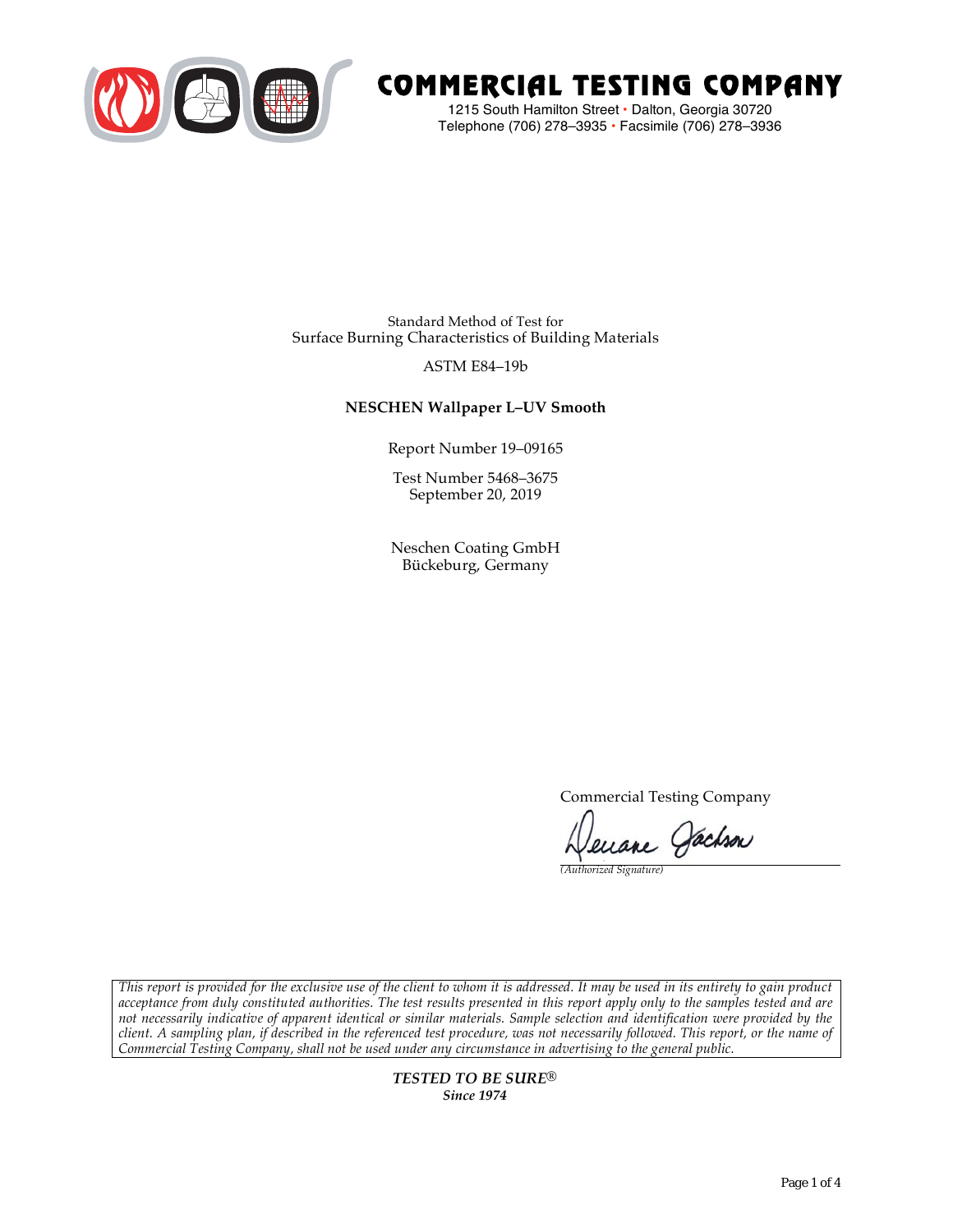#### **INTRODUCTION**

This report is a presentation of results of a surface flammability test on a material submitted by Neschen Coating GmbH, Bückeburg, Germany.

The test was conducted in accordance with the ASTM International fire-test-response standard E84–19b, *Surface Burning Characteristics of Building Materials*, sometimes referred to as the Steiner tunnel test. ASTM E84 is an American National Standard (ANSI) and has been approved for use by agencies of the Department of Defense. The ASTM E84 test method is the technical equivalent of UL No. 723. The test is applicable to exposed interior surfaces such as walls and ceilings. The test is conducted with the specimen in the ceiling position with the surface to be evaluated face down toward the ignition source. Thus, specimens shall either be self-supporting by its own structural quality, held in place by added supports along the test surface, or secured from the back side.

This standard is used to measure and describe the response of materials, products, or assemblies to heat and flame under controlled conditions, but does not by itself incorporate all factors required for firehazard or fire-risk assessment of the materials, products, or assemblies under actual fire conditions.

#### **PURPOSE**

The purpose of the test is to provide only the comparative measurements of surface flame spread and smoke development of materials with that of select grade red oak and fiber–reinforced cement board, Grade II, under specific fire exposure conditions with the smoke area of heptane used to establish the smoke-developed index. The test exposes a nominal 24-foot long by 20-inch wide test specimen to a controlled air flow and flaming fire adjusted to spread the flame along the entire length of a red oak specimen in  $5\frac{1}{2}$  minutes. During the 10-minute test duration, flame spread over the specimen surface are measured and recorded. Test results are calculated relative to red oak, which has an arbitrary rating of 100, and fiber–reinforced cement board, Grade II, which has a rating of 0. The 100 smoke-developed index is calculated using the smoke area of heptane.

The test results are expressed as Flame Spread Index and Smoke-Developed Index. The Flame Spread Index is defined in ASTM E176 as "a number or classification indicating a comparative measure derived from observations made during the progress of the boundary of a zone of flame under defined test conditions." The Smoke-Developed Index, a term specific to ASTM E84, is defined as "a number or classification indicating a comparative measure derived from smoke obscuration data collected during the test for surface burning characteristics." There is not necessarily a relationship between the two measurements.

The method does not provide for measurement of heat transmission through the surface tested, the effect of aggravated flame spread behavior of an assembly resulting from the proximity of combustible walls and ceilings, or classifying a material as noncombustible solely by means of a Flame Spread Index.

The zero reference and other parameters critical to furnace operation are verified on the day of the test by conducting a 10–minute test using 1/4–inch fiber–reinforced cement board, Grade II. Periodic tests using NOFMA certified 23/32–inch select grade red oak flooring provide data for the 100 flame spread reference with heptane providing data for calculating the 100 smoke-developed index. These procedures are more fully described in Section 7of the E84 Standard.

#### **TEST SAMPLE**

The test sample, selected by the client, was identified as **NESCHEN Wallpaper L–UV Smooth**, PVC–free polymer coated non–woven with a total weight of 5.2 ounces per square yard. Three test panels, each measuring two feet wide by eight feet in length, were prepared by adhering the material to 5/8-inch thick Type X gypsum board complying with ASTM Specification C1396 using Gardner-Gibson Dynamite 111 Heavy Duty Wallcovering Adhesive. The adhesive was applied to the smooth side of the gypsum wallboard, the material placed into the adhesive, and smoothed with a segmented roller. This method of sample preparation is described in ASTM E2404-15a, Standard Practice for *Specimen Preparation and Mounting of Textile, Paper or Polymeric (Including Vinyl) and Wood Wall or Ceiling Coverings, Facings and*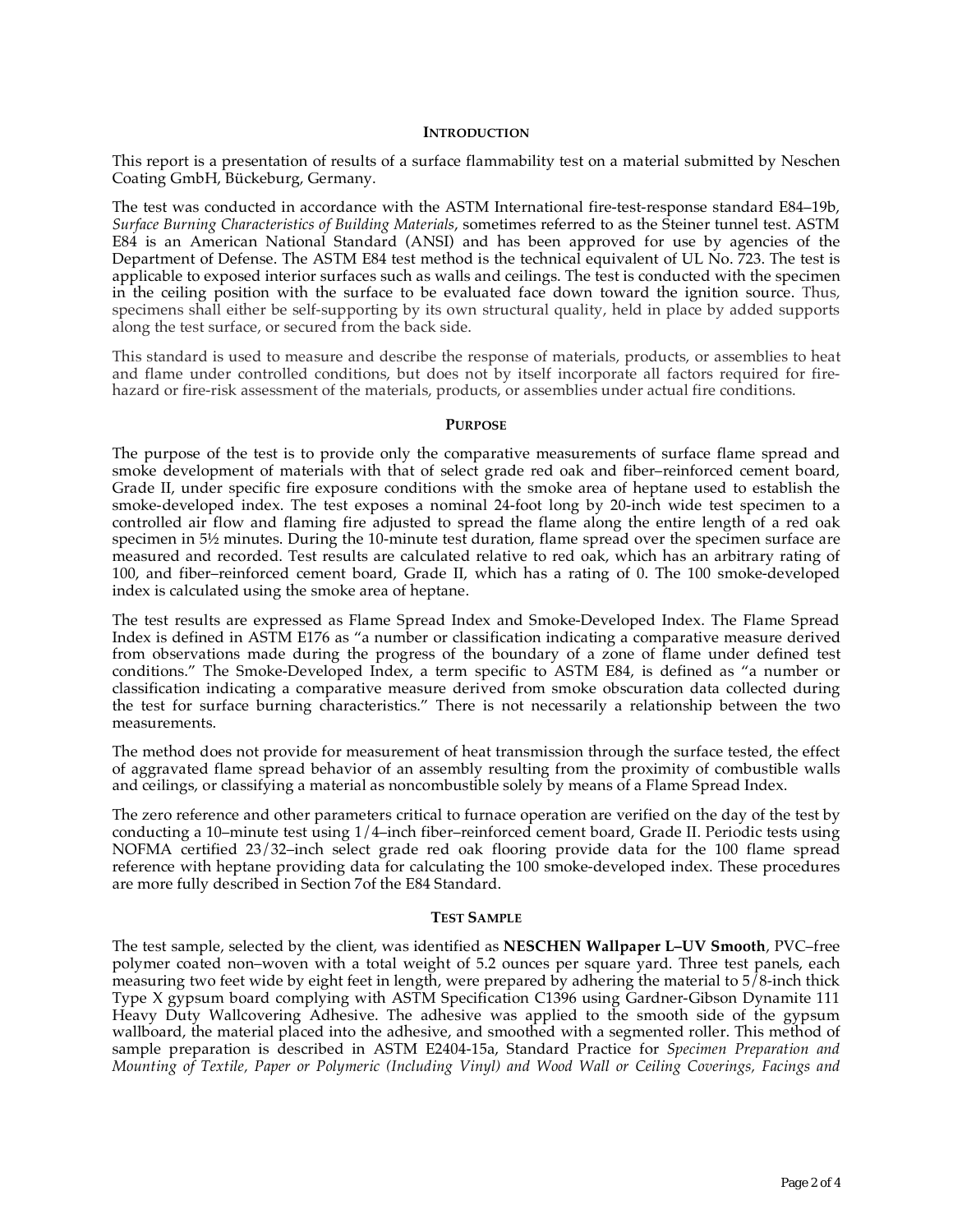*Veneers, to Assess Surface Burning Characteristics*, Section 8.3, Wall or Ceiling Coverings Intended to be Applied over Gypsum Board. After dead-stacking overnight, the prepared panels were transferred to storage racks and conditioned to equilibrium in an atmosphere with the temperature maintained at 71  $\pm$  $2^{\circ}F$  and the relative humidity at 50  $\pm$  5 percent. For testing, the panels were placed end-to-end on the ledges of the tunnel furnace and the test conducted with no auxiliary support mechanism.

#### **TEST RESULTS**

The test results, calculated on the basis of observed flame propagation and the integrated area under the recorded smoke density curve, are presented below. The Flame Spread Index obtained in E84 is rounded to the nearest number divisible by five. Smoke-Developed Indices are rounded to the nearest number divisible by five unless the Index is greater than 200. In that case, the Smoke-Developed Index is rounded to the nearest 50 points. The rounding procedures are more fully described in Sections 9.1, 9.2, and X3 of the E84 Standard. The flame spread and smoke development data are presented graphically at the end of this report.

| <b>Test Specimen</b>                    | Flame Spread Index | Smoke-Developed Index |
|-----------------------------------------|--------------------|-----------------------|
| Fiber-Reinforced Cement Board, Grade II |                    |                       |
| Red Oak Flooring                        | 100                |                       |
| Heptane, (HPLC) Grade                   |                    | 100                   |
| <b>NESCHEN Wallpaper L-UV Smooth</b>    | 20                 |                       |

#### **OBSERVATIONS**

Specimen ignition over the burners occurred at 0.70 minute. Surface flame spread was observed to a maximum distance of 3.97 feet beyond the zero point at 1.32 minutes. The maximum temperature recorded during the test was 565°F. For information purposes, the actual (unrounded) Flame Spread and Smoke-Developed Indices were 18.3 and 12.7 respectively.

### **CLASSIFICATION**

The Flame Spread Index and Smoke-Developed Index values obtained by ASTM E84 tests are frequently used by code officials and regulatory agencies in the acceptance of interior finish materials for various applications. The most widely accepted classification system is described in the National Fire Protection Association publication NFPA 101 *Life Safety Code*, where:

| Class A | 0 – 25 Flame Spread Index             | $0 - 450$ Smoke-Developed Index |
|---------|---------------------------------------|---------------------------------|
|         | Class B $26 - 75$ Flame Spread Index  | 0 – 450 Smoke-Developed Index   |
|         | Class $C$ 76 – 200 Flame Spread Index | $0 - 450$ Smoke-Developed Index |

Class A, B, and C correspond to Type I, II, and III respectively in other codes. They do not preclude a material being otherwise classified by the authority of jurisdiction.